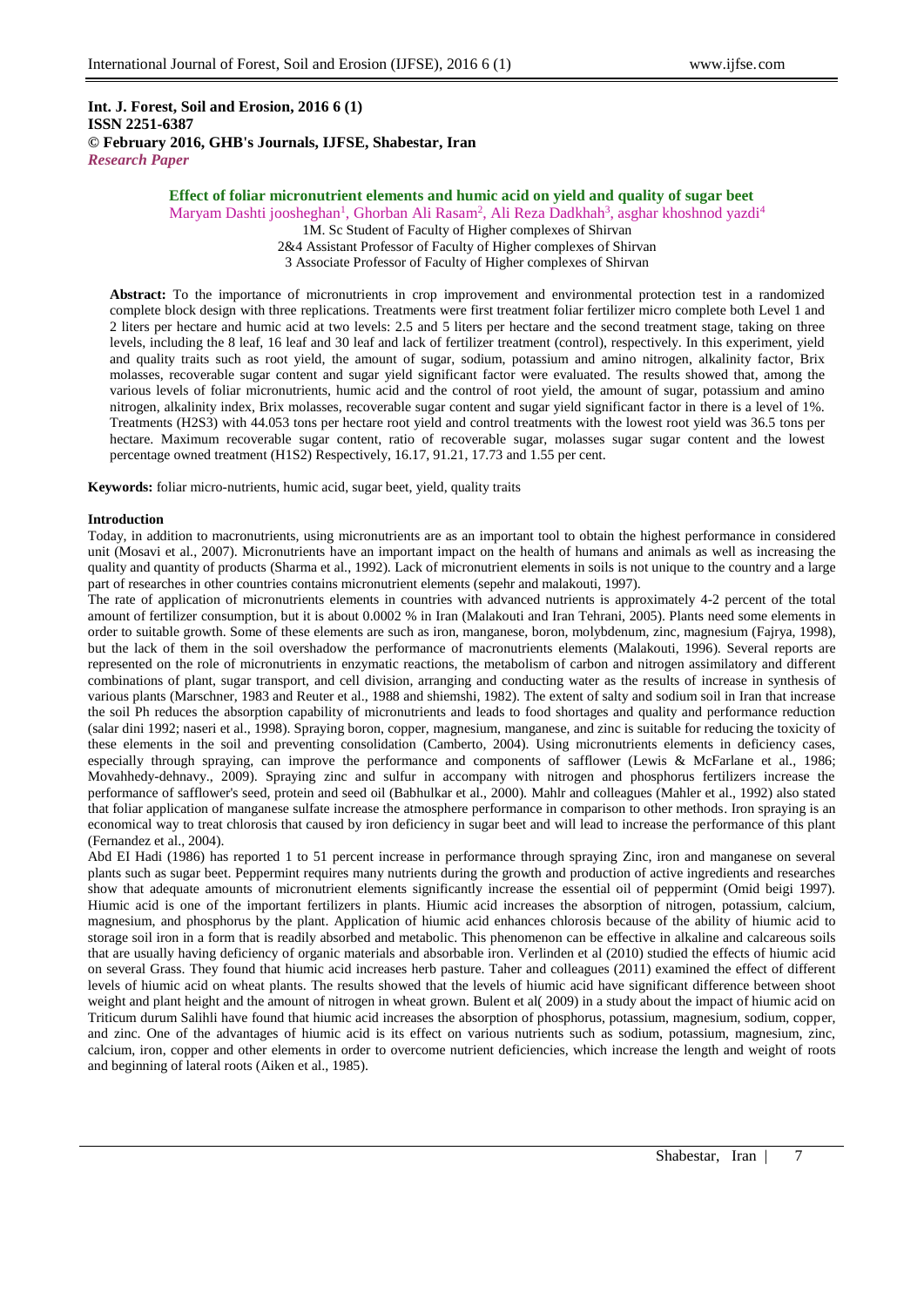Thus, according to the importance of micronutrients in crop improvement and environmental protection, this study was conducted in order to examine micronutrients and hiumic acid spraying through fertilizer irrigation method on qualitative and quantitative characteristics of sugar beet.

### **Materials and Methods:**

The experiment was performed in 1391-1392 in a research farm (located at 56 degrees and 57 minutes until 58 degrees and 7 minutes of east longitude and 36 degrees and 40 minutes until to 37 degrees, 17 minutes of north latitude, at an altitude of 1260 meters above sea level). The experiment has been done in a randomized complete block design with three replications.

The first treatment contains spraying with complete micro fertilizer in both 1 and 2 liters per hectare and hiumic acid at two levels: 2.5 and 5 liters per hectare. The second treatment that had been done in 3 stages includes 8 leaves, 16 leaves and 30 leaves and no fertilizer (control) treatment. Each plot consists of six lines with a length of 4 meters. The distance between rows and the distance of plant on the line was considered 50 cm and 16 cm respectively. Deep plowing action was taken in the fall in order to prepare the seedbed. Light plowing, disc, leveling and marking was performed in spring. Nitrogen fertilizer was used in two parts. One part was coincides with the planting and the next part was after thinning and weeding and full deployment of plants (6 leaves stage) in the farm. SPSI004 was cultivator number and seeding was taken in third of June. Harvest was in late of November 1392 from the four midfield in three-square meters.

Roots harvested from each plot were washed and then has been weighted, then, pulp roots of each sample was taken in laboratory of research and sugar beet agriculture services company of Khorasan. The sugar percentage in pulp sample was measured using Polari metric method and impurity concentrations of sodium, potassium was measured by flame photometry method, and harmful nitrogen concentration was estimated using blue number with the use of Botalayzer. Molasses sugar was estimated using the Branshevik formula and other qualitative parameters were calculated according to standard formulas (Abdollahian noghabi et al., 2005).

According to the concentration of impurities of recoverable sugar, molasses sugar percentage and sugar yield and turbidity coefficients were calculated based on the following relationships:

| Percentage                       | 0f | recoverable         | sugar=      | percentage | οt                  | molasses | sugar    | sugar     |         | percentage |
|----------------------------------|----|---------------------|-------------|------------|---------------------|----------|----------|-----------|---------|------------|
| molasses sugar                   |    | $percentage = 0/12$ |             | (sodium +  | potassium) + $0/24$ |          | (harmful | nitrogen) | $+$ $+$ | 0/36       |
| Sugar extraction coefficient $=$ |    |                     |             |            |                     |          |          |           |         |            |
| Percentage                       |    | Οİ                  | recoverable | sugar      |                     | sugar    | content  |           |         | 100        |

Alkalinity ratio = sodium + potassium / harmful nitrogen

The collected data have been analyzed based on complete randomized block design with the help of SAS software and the average comparison has been done using LSD method at the level of 1%.

## **Results and discussion**

The results of analysis of variance showed that there are significant difference among different levels of spraying micronutrient, hiumic acid elements and controls on the performance of the root, the amount of sugar, the amount of potassium and amino nitrogen, alkalinity, sugar, molasses and sugar extraction coefficient in the level of 1% (table 1).

| <u>ي</u><br>$\overline{N}$ | 모  | 100I<br>Yield<br>್ಲಿ | Sugar<br>content | Potassium | Sodium    | nitrogen<br>⋗<br>uin | alkalinity<br>factor | angar<br>content<br>≋<br>hite | Sugar<br>coefficient<br>content | sugar<br>Molasses |
|----------------------------|----|----------------------|------------------|-----------|-----------|----------------------|----------------------|-------------------------------|---------------------------------|-------------------|
| <b>Block</b>               | 2  | 0.0203               | 0.016            | 0.042     | 0.040     | 0.0548               | 0.29                 | 0.032                         | 0.25                            | 0.005             |
| treatm<br>ent              | 12 | 13.685**             | $1.756***$       | $0.457*$  | $0.322**$ | $0.37***$            | $1.634***$           | $2.38***$                     | $5.361**$                       | $0.058***$        |
| Error                      | 24 | 0.030                | 0.189            | 0.185     | 0.100     | 0.07                 | 0.41                 | 0.24                          | 0.571                           | 0.009             |
| C.V.<br>$(\%)$             | ٠  | 0.0414               | 2.611            | 7.785     | 17.011    | 14.534               | 14.55                | 3.30                          | 0.847                           | 5.304             |

Table 1:variance analysis of quantitative and qualitative traits of sugar beet

\* and \*\*: Significant at 5% and 1% probability levels, respectively

Hiumic acid treatment had the highest performance with Patients with five liters per hectare and of fertilizer, watering in three stages (H2S3) with 44.053 tons per hectare and control treatment had the lowest root performance with 36.5 tons per hector. The results show that hiumic acid cause 8% performance increase in comparison with the control group. According to the study of cordeiro and colleagues (2011) hiumic acid can have positive effect on plant physiology and develop lateral roots. He and his colleagues examined the impact of hiumic acid on the root growth of maize and found hiumic acid can cause the development of maize roots with 3 milli molar in the presence of low and high dozes (no 3 ) and would increase the weight of fresh and dry roots. Hiumic acid increases plant performance through positive physiological effects such as the effect on the metabolism of plant cells and increasing the yield of leaf chlorophyll concentration (Nardi et al., 2002). Sugar beet root yield increase of 37% has been reported with the use of zinc (Mahmood and Hossain., 1998).

According to the results, consumption of micronutrients elements and hiumic acid in both the amount and in three different times increases the root performance in comparison with the lack of use of them. This could be due to the activities effects of all these elements on cell enzymeernandez et al, 2004).

Maximum sugar content was obtained by 73/17% of hiumic acid treatments in two-irrigation fertilizer (H1S2) steps with two and half liters per hectare. Iron bioavailability significantly increases stomatal opening that is the result of iron effects in chlorophyll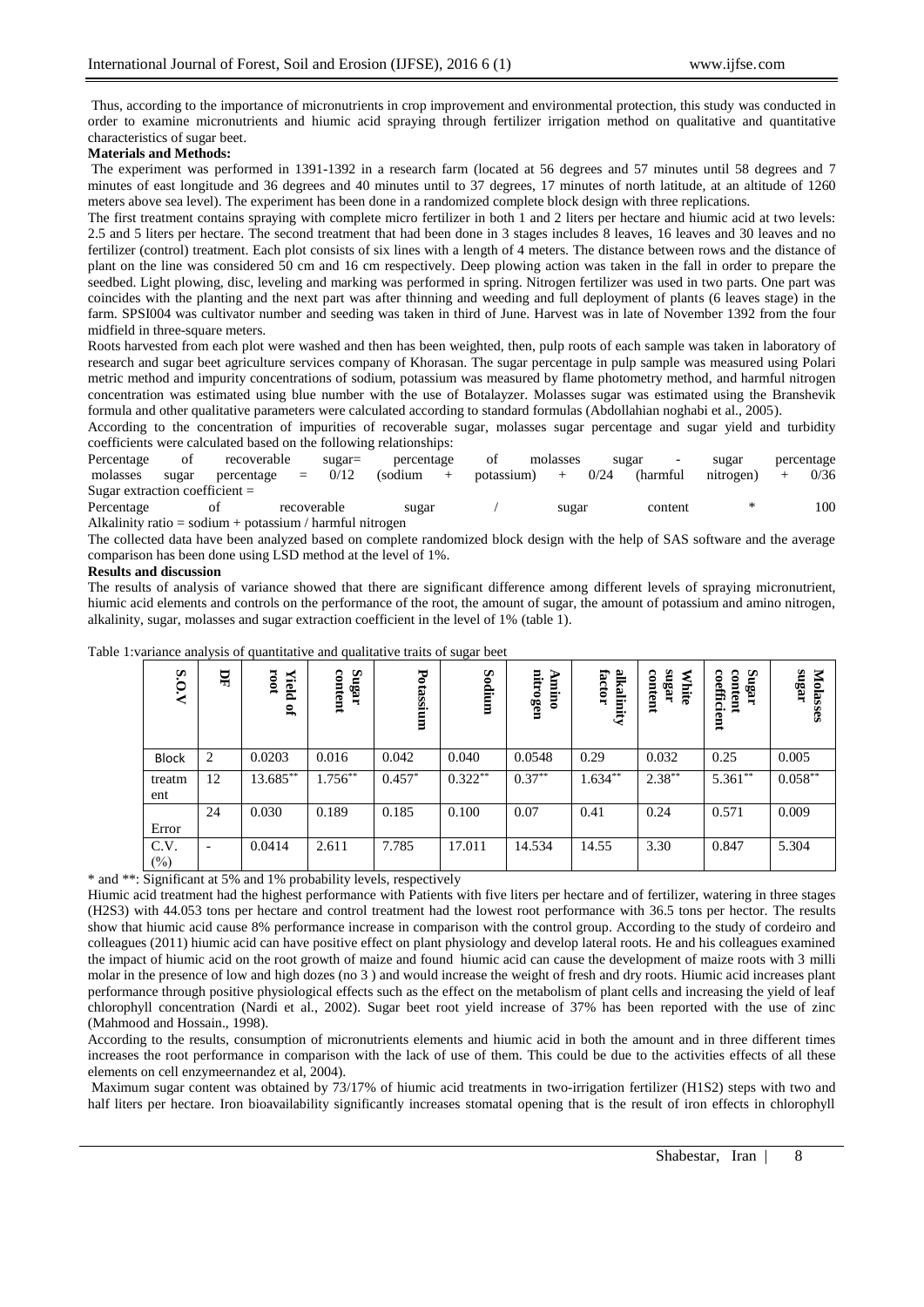synthesis. This can lead to an increase in photosynthesis ability and more asymylat allocation to sugar producing metabolism in plants such as sugar beet (Shiemshi, 2007).

| treatment                     | ton per hectare)<br>Yield of root | Sugar content | Potassium   | Sodium     | nitrogen<br>Annino | <b>Alkalinity factor</b> | <b>White</b><br>$(°\delta)$ content<br>angar | Sugar<br>$(\%)$ coefficient<br>content | Molasses<br>$\text{argms}(\text{o}_0)$ |
|-------------------------------|-----------------------------------|---------------|-------------|------------|--------------------|--------------------------|----------------------------------------------|----------------------------------------|----------------------------------------|
| index                         | 36.5 i                            | 14.93 f       | 5.97<br>ab  | 2.61a      | 2.36<br>ab         | 3.68c                    | 12.85 f                                      | 86.08 e                                | 2.07a                                  |
| M1S1                          | 38.44 h                           | 16.62 bcde    | 6.12 a      | 1.85 bc    | 1.74 c             | 4.57 abc                 | 14.85<br>bcde                                | 89.36 bc                               | 1.76 cde                               |
| M <sub>1</sub> S <sub>2</sub> | 39.97 f                           | 17.1 abc      | 4.73 c      | 1.73 bc    | 1.73c              | 4.23 bc                  | 15.35<br>abc                                 | 89.72<br>abc                           | 1.75 cde                               |
| M1S3                          | 41.87 c                           | 16.85 abcde   | 5.51<br>abc | 1.86 bc    | 1.93<br>abc        | 3.84c                    | 15.06<br>abcd                                | 89.4 bc                                | 1.78 bcd                               |
| M2S1                          | 40.46 e                           | 17.41 ab      | 5.09<br>bc  | 1.48c      | 1.47<br>dc         | 4.52 abc                 | 15.79 ab                                     | 90.68 ab                               | 1.62 de                                |
| M2S2                          | 42.80 <sub>b</sub>                | 17.11 abc     | 5.36<br>abc | 1.50c      | 1.55<br>dc         | 4.43 bc                  | 15.44<br>abc                                 | 90.18 ab                               | 1.67 cde                               |
| M <sub>2</sub> S <sub>3</sub> | 43.18 b                           | 17.08 abcd    | 5.47<br>abc | 1.59 bc    | 1.82<br>bc         | 3.97 c                   | 15.32<br>abc                                 | 89.66<br>abc                           | 1.76 cde                               |
| H1S1                          | 39.45 g                           | 17.16 abc     | 5.61<br>abc | $1.66$ bc  | 1.68<br>dc         | 4.36 bc                  | 15.41<br>abc                                 | 89.74<br>abc                           | 1.75 cde                               |
| H1S2                          | 41.7 cd                           | 17.73 a       | 5.07<br>bc  | $1.62$ bc  | 1.14d              | 5.96 a                   | 16.17 a                                      | 91.21 a                                | 1.55e                                  |
| H <sub>1</sub> S <sub>3</sub> | 42.05c                            | 15.91 fe      | 5.61<br>abc | $2.08$ abc | 2.41 a             | 3.23 c                   | 13.93 fe                                     | 87.52 de                               | 1.98 ab                                |
| H2S1                          | 41.44d                            | 16.35 cde     | 5.63<br>abc | $2.00$ abc | 1.86<br>abc        | 4.1c                     | 14.54<br>cde                                 | 88.98<br>bcd                           | 1.80 bcd                               |
| H <sub>2</sub> S <sub>2</sub> | 43.14 b                           | 15.96 e       | 5.66<br>abc | 2.31 ab    | 1.79<br>bc         | 4.48 bc                  | 14.1 de                                      | 88.29 cd                               | 1.86 abc                               |
| H <sub>2</sub> S <sub>3</sub> | 44.053 a                          | 16.1 de       | 5.94<br>ab  | 1.82bc     | 1.40<br>dc         | 5.65 ab                  | 14.39<br>cde                                 | 89.38 bc                               | 1.70 cde                               |
| <b>LSD</b><br>(0.01)          | 0.38                              | 0.99          | 0.98        | 0.72       | 0.58               | 1.45                     | 1.11                                         | 1.72                                   | 0.21                                   |

Table 2:The mean effect of foliar micro-nutrients and humic acid on yield and quality of sugar beet

Mean with the same letters in each column don't have significant differences at the 1% probability level

The lowest sugar percentage belongs to the control treatment that is equivalent to 14.93 percent compared to the other treatments.

The maximum amount of potassium has been gained with 6.12 mEq per 100 g sugar beet pulp roots from micronutrient elements spraying equal to one-liter per hectare and in one spraying step (M1S1).

The lowest amount of potassium belongs to micronutrient elements spraying about one liter per hectare and in two stages of spraying (M1S2) that is equal to 4.73 mEq per 100g sugar-beet pulp roots.

The greatest amount of sodium was obtained from the control treatments equal to 2.61 mEq in each 100 g of pulp sugar beet and the lowest amount of sodium of spraying treatments was gain in 2 liters per hectare and in one and two spraying stages (M2S2, M2S1) that are equal to 1.48 and 1.5 mEq per 100 g of sugar beet pulp respectively.

The maximum amount of harmful nitrogen belongs to control treatment that is equal to 2.63 mEq for per 100 g sugar beet pulp and its minimum amount of spraying treatments are about one liter per hectare and 1.74 and 1.73 in one and two spraying steps( M1S2, M1S1). Sugar beet quality increase has been done through increasing sugar percentage and reducing harmful non-sugar elements such as nitrogen, sodium, and potassium. Because the increase of these impurities reduces sugar recoverability through preventing sucrose, crystallization and increasing the amount of produced molasses (Alimoradi, 1998; Dunham et al., 1992 ; Winter and Smith, 1990).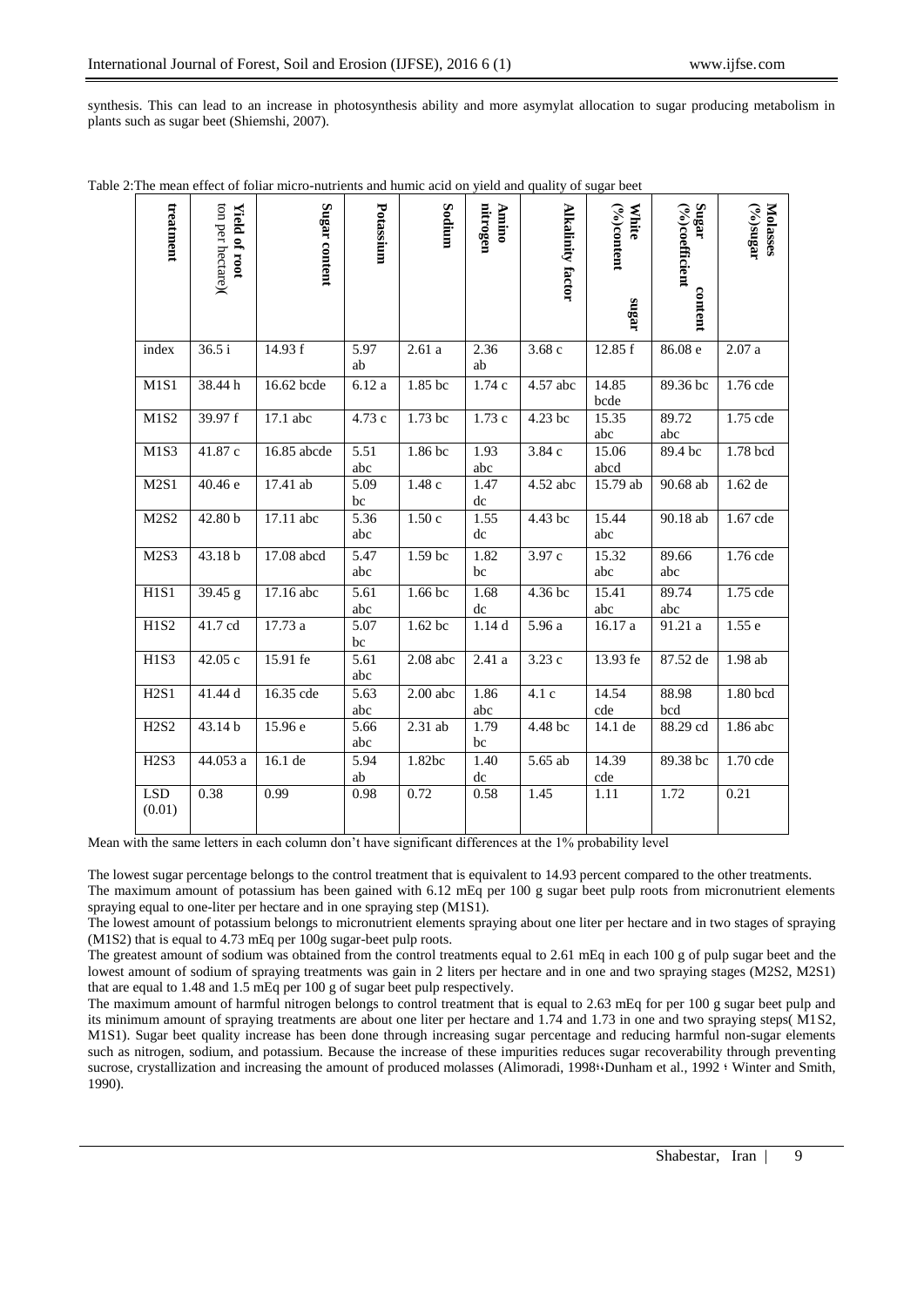The minimum and maximum of the recoverable sugar content belong to the control treatments (12.85%) and hiumic acid one liter per hectare and in in two irrigation fertilizer (H1S2) is 16.17%.

The maximum and minimum of extraction rate of sugar belong to H1S2 and control treatments are equal to 91.21 % and 86.08 % respectively.

The most percentage of molasses sugar belongs to control treatments (2.07%) and the lowest percentage of it belongs to H1S2  $(1.55\%)$ .

Sugar beet quality is determined by some criteria such as the high percentage of gross sugar, low amount of harmful elements such as nitrogen, sodium, and potassium. Optimal extraction rate of sugar beet depends on the lowest amount of nitrogen, sodium, and potassium ( Kochaki et al, 1993).

H1: hiumic acid in an amount of 2.5 liters per hectare

H2: hiumic acid in an amount of 5 liters per hectare

M1: micro elements in the amount of 1 liter per hectare

M2: Micro-elements in the amount of 2 liters per hectare<br>S1: 8 leaves stage S2: 8 and 16-leaves stage

S2: 8 and 16-leaves stage S3: Stage 8, 16 and 30 leaves

#### **Reference:**

- **Abdollahiyan Noghabi, m., B. Sheikholeslami and b. Babaei**. 2005. Quantity and quality of sugar beet technological terminology and definitions. ournal of sugar beet, No.21:101 – 104.
- **Aiken, G.R., McKnight, D.M., Wershaw, R.L., and Mac Carthy, P**. 1985. Humic Substances in Soil, Sediment, and Water. New York. USA: Wiley InterScience.
- **Alimoradi, A**. 1998. Technological quality of sugar compounds and their effect on the. Sugar industry of Iran, NO. 131-213.
- **Babhulkar, P.S., Dinesk, K., Badole, W.P., Balpande, S.S., and Kar, D**. 2000. Effect of sulfur and zinc on yield, quality and nutrient uptake by safflower in vertisols. Journal of the Indian Society of Soil Science 48: 541-543.

**Bulent Asik, B., A. Turan, H. Celik, and A. Vahap Katkat. 2009.** Effects of Humic Substances on Plan Growth and Mineral Nutrients Uptake of Wheat (Triticum durum cv. Salihli) Under Conditions of Salinity. Asian Journal of Crop Science. 1: 87-95.

**Camberato, J. J**. 2004.Foliar application on sugar beet. Journal of Fruit and Ornamental Plant Res. 12:120-126.

**Cordeiro F.C., C.S. Catarina, V. Silveira And S. R. De Souza. 2011.**Humic Acid Effect on Catalase Activity and the Generation of Reactive Oxygen Species in Corn (Zea mays). Bioscience, Biotechnology, and Biochemistry. Vol. 75 (2011) , No. 1 pp.70-74

**Dunham, R., and Clearke, N. 1992.** Coping with stress. British Sugar Beet Review, 60 (1): 10-13.

- **Eck, H. V., Winter, S. R., and Smith, S. J. 1990.** Sugar beet yield and quality in relation to residual beet feed lot waster. Agronomy Joural. 82:250-254.
- **Fajrya, N. K**. 1998.Increase crop yield. Translation Dezfuli Abolhassan Hashemi, a small change, Mohammad masons First, Mashhad University Jihad (In farsi).
- **Fernandez, V., G. Winkelmann, and G. Elbert**. 2004. Iron supply to sugar beet plants through foliar application of iron citrate and ferric dimerum acid. Physiol. Planta. 122(3): 380–385.
- **Lewis, D.C., and McFarlane, J.D**. 1986. Effect of foliar applied manganese on the growth of safflower (*Carthamus tinctorius* L.) and the diagnosis of manganese deficiency by plant tissue and seed analysis. Australian Journal of Agricultural Research 37: 567- 572.

**Mahmood, M. and A. Hossain**. 1998. Effect of micronutrients (Boron and Zinc) on the

Growth and yield of sugar beet crop. Pakistan Agric. Research Council. 1(4): 303-307.

**Mahler, R.L., G.C. Li, and D.W. Wattenbarger**. 1992. Manganese relationship in spring wheat and spring barley production in Northern Idaho. Common. Soil Science Plant Anal. 23:1671-1692.

**Malakoti ,M. J.** 1996.Sustainable agriculture and increase performance by optimizing the use of fertilizers. Posted agriculture, Karaj, Iran. (In farsi).

- **Malakouti, M.J. and M. Tehrani**. 2005. Role of micronutrients in yield increasing and quality improvement in crops (microelements with high impact). Third edition. Tarbiat Modarres University Publication. 398 pp. (In Persian).
- **Mosavi, S.R., Galavi, M., and Ahmadvand, G**. 2007. Effect of zinc and manganese foliar application on yield, quality and enrichment on potato *(Solanum tuberosum* L*.)*. Asian Journal of Plant Science 6: 1256-1260.
- **Movahhedy-dehnavy, M., Modarres-Sanavy, S.A.M., and Mokhtassi-Bidgoli, A**. 2009. Foliar application of zinc and manganese improves seed yield and quality of safflower (*Carthamus tinctorius* L*.*) grown under water deficit stress. Industrial Crops and Products 30: 82-92.

**Marschner, H**. 1983.General introduction to the mineral nutrition of plants. pp: 5-60. In A. Lauchli and R. L.

- **Nardi, S., Pizzeghello, D., Muscolo, A. and Vianello, A**. 2002. Physiological effects of humic substances on higher plants. Soil Biology and Biochemistry 34: 1527–1536.
- **Naseri, m .t. and Ebrahimi Geravi, m**. 1998. Physiology onion flowers (Translation) . Printing. Mashhad University Jihad Publications.

**Omidbeigi, r**. 1997. Approaches to processing of medicinal plants. Volume II, Publication Publication Designers.pp 438.

- **Reuter, D. J. A. M. Alston, and J. D. Mc Farlane.** 1988**.** Occurrence and correction of manganese deficiency in plant. pp. 205-225. In: Graham *et al* (Eds.). Manganese in soil and plants. Kluwer Academic Publisher, Dordrecht, The Netherland.
- **Sepehr, a and m. j. Malakouti**. 1997. Effects of potassium, magnesium and sulfur and micronutrient elements on increasing yield and improving the quality of sunflower. Master's thesis. Tarbiiat Modares University . pp 108.